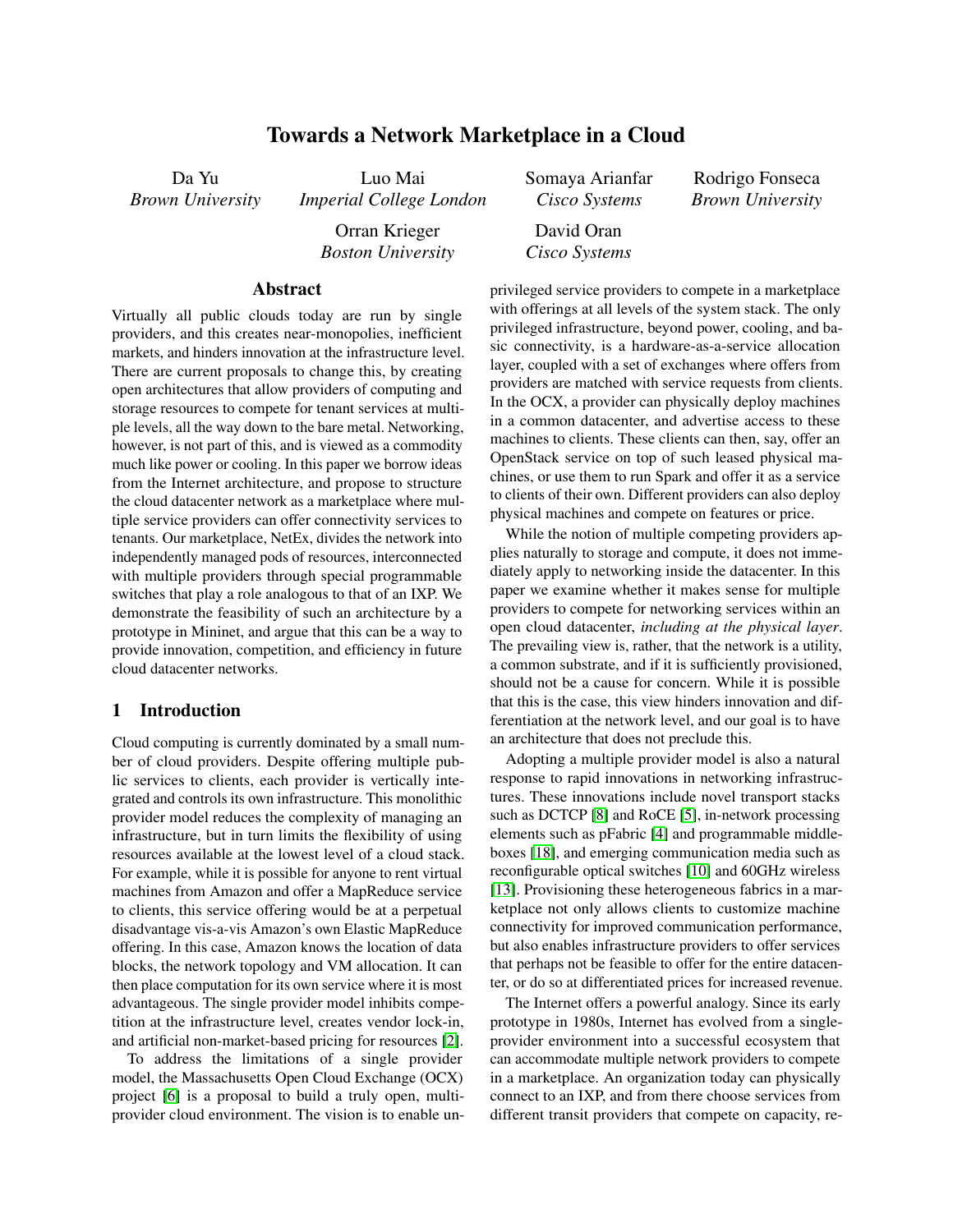liability, connectivity, and cost. This open architecture allows the coexistence of 18+ low-latency providers between the New York and Chicago exchanges [\[15\]](#page-5-8), or the multiple undersea cables with similar routes.

In the OCX architecture [\[6\]](#page-5-1), multiple pools of physical resources – compute and storage – are provisioned and managed by different providers. These sets are called *pods*, and they can be, for example, a rack-scale computer [\[7\]](#page-5-9), a physical container, or a storage pod [\[16\]](#page-5-10). Each pod is responsible for its internal networking, and they are inter-connected by a commodity network.

We extend this architecture by allowing multiple network providers to bridge these pods and compete by offering services in an open marketplace. To realize this, we design a network marketplace called Network Exchange (NetEx). To register in NetEx, network providers physically connect to a set of programmable Edge-of-Pod (EoP) switches. Similarly to the role of Internet Exchange Points (IXPs), these switches break a datacenter network into an inter-pod network that has alternative physical networking infrastructure exchanged in NetEx, and a closed, fast intra-pod network, e.g., a FatTree [\[3\]](#page-5-11) network that provides full-bisection intra-pod bandwidth.

Users interact with NetEx by submitting high-level requests for connectivity. The marketplace forwards these requests to eligible providers (i.e., those connecting the relevant pods), which, in turn, return offers consisting of priced path segments, along with their characteristics. NetEx then facilitates the transfer of payment and the provisioning of the path segments selected by users. This high-level interface allows users to obtain service without being aware of the complexities of the different underlays, and providers to only expose the minimum required information for the market operation. Providers are free to implement paths however they see fit, and to use a wide spectrum of valuation and business strategies.

Although, as far as we know, we are the first to propose a network marketplace extending to the physical layer for a cloud datacenter, our design borrows liberally from the datapath mechanisms from Pathlet routing [\[11\]](#page-5-12), Segment routing [\[9\]](#page-5-13), and from some of the market aspects of the ChoiceNet architecture [\[21\]](#page-5-14). In this paper, we present a preliminary design for our network marketplace, NetEx (§[2\)](#page-1-0), and describe our initial Mininet prototype of the architecture (§[3\)](#page-3-0), which uses OpenFlow-directed MPLS forwarding to provision and connect path segments according to client requests. We conclude the paper with a number of interesting remaining research challenges.

## <span id="page-1-0"></span>2 Marketplace Design

In this section we describe our goals for a datacenter network that enables a marketplace where network providers can offer services to clients. We start with a motivating

example, and then present the design for our NetEx architecture.

### 2.1 A Motivating Example

Figure [1](#page-2-0) presents an overview of our datacenter network architecture. As mentioned in §[1,](#page-0-0) the datacenter comprises independently provisioned and managed resource pods with their own internal networking. These pods are connected by one or more network providers via EoP switches. Each EoP switch is bridging a pod with potentially multiple network providers.

Suppose Alice wants to run a distributed machine learning task which can benefit from specific network properties. In the example, pod A has GPU compute resources, while pod C provides high-performance SSD storage. Suppose further that there are three network providers between pods A and C: provider X being the standard network with a regular TCP/IP over Ethernet; provider Y offering high-capacity DCTCP-enabled paths; and provider Z offering low-latency (but more expensive) RDMA over Converged Ethernet (RoCE).

Alice is willing to pay more for improved network performance, and queries the NetEx with requirements for low latency and high bandwidth. NetEx identifies providers X, Y, and Z as connecting the two pods, and forwards the request to them. They, in turn, reply with path segment offers and prices.

Alice knows training a model is communication intensive [\[17\]](#page-5-15). It requires (1) transferring a large number of training samples, and (2) frequently synchronizing model states across parallel workers. Considering this, she selects the DCTCP option for shipping samples as well as the RoCE option for reducing I/O blocking during synchronization. Her selections are passed to corresponding network providers: Y and Z. Upon receiving a path installation request, the providers install relevant path segments and return opaque handles for the paths. The pods involved then use these labels, plus the labels selected by the other pod, to install the proper tagging and forwarding rules. Part of Alice's request specifies the type of traffic to use each path (e.g., TCP RPC flows on port 5993 should use provider Z), and these become match rules for tagging at the ToR switches on each pod.

#### 2.2 Design Goals

*Independence and Isolation* First and foremost, the architecture should respect network providers that are independent, and have the right incentives to compete. This means that they should have the freedom to deploy their infrastructure, set prices, and policies, however they see fit. The architecture requires providers to expose information that is necessary to offer accountable services. Changes internal to a provider or pod should not impact other players in the marketplace. The only changes to a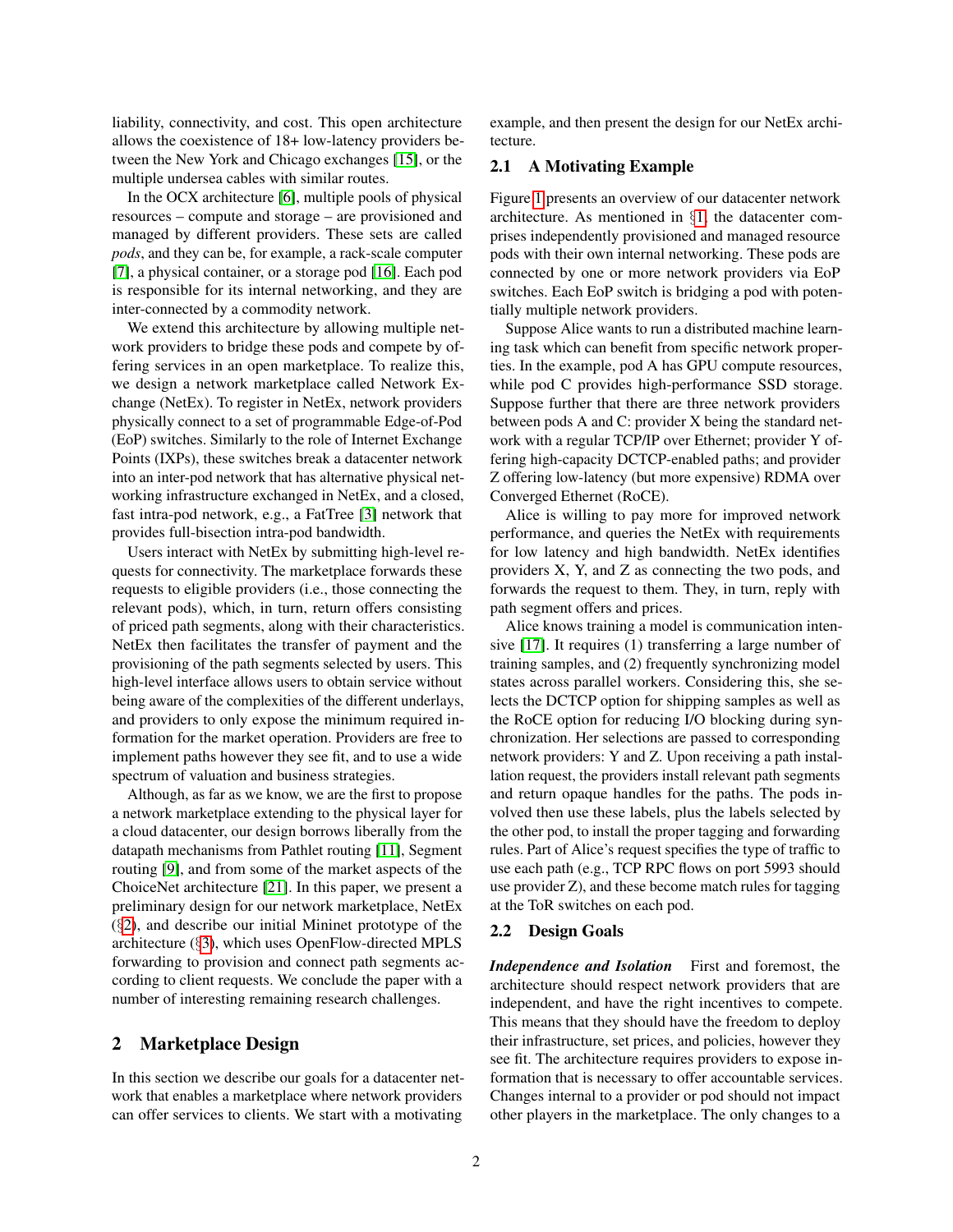

<span id="page-2-0"></span>Figure 1: NetEx architecture overview

provider that should be visible to others is when the connectivity between players changes, e.g., when a provider connects to a new pod. This means that providers and pods should have a stable, well defined interface among them that enables independent internal evolution.

*Neutrality* As a marketplace that may accommodate a vast number of competing parties, NetEx is expected not to make any economical decision itself in order to avoid violating a neutrality principle. Network providers calculate their own prices for connectivity offers. These prices can reflect a wide spectrum of economic variables, making it possible to enforce various business policies.

*Scalability* The architecture should scale with the number of providers and pods. The forwarding performance of the architecture should be dependent on the internal capabilities of pods and providers, and the new interconnections among them should not introduce new bottlenecks.

*Simplicity* It should be simple for a network provider, or a pod, to take part in the marketplace through simple, well-defined and stable interfaces. It should also be straightforward for users to obtain marketplace services. Hiding internal details from market participants, as well as having the marketplace be the intermediary in provisioning selected services is key to lower adoption barriers.

#### 2.3 Architecture Overview

The marketplace has two classes of participants. On one side, users make requests for connectivity, which the marketplace forwards to network providers. On the other side, both pods and network providers run their own NetEx agents, through which they interact in the marketplace. One key design decision is what is the object of negotiation. Similarly to Pathlet Routing [\[11\]](#page-5-12), Segment Routing [\[9\]](#page-5-13), or ChoiceNet [\[21\]](#page-5-14), the basic unit of negotiation in NetEx is a path segment. A path segment can have any number of properties and capabilities, which clients express in *requests* to NetEx, and providers match or exceed in *offers*. Properties can include different forms of bandwidth or latency guarantees, as well as loss rate, reordering, dedicated queues, or disjointedness, for example. Capabilities may include the ability for clients to set parameters of individual switches, such as buffer sizes, queue configuration, or ECN parameters. The NetEx agents at pods and providers are responsible for provisioning and tearing down path segments.

To provide independence, providers reply to path requests with path segment properties; each request can elicit multiple responses. If these are selected, the provider provisions the path internally, and returns to NetEx an opaque handle to this path. This handle, combined with the ingress point in the provider's network (which indicates a particular pod), identifies a path segment for the purposes of forwarding and accounting.

To install an end-to-end route, NetEx queries the two end pods to gather their internal handles corresponding to the selected path. An end-to-end route is defined by the sequence of providers and their respective path segment handles. In our prototype, NetEx provides the agents at each pod with the complete set of labels for the path. In the data plane, paths are selected by having the source pod, perhaps in the ToR switch closest to the source, push a stack of labels that correspond to the path onto the packet. This is, in essence, a form of loose source routing similar to Pathlet Routing or ChoiceNet.<sup>[1](#page-2-1)</sup>

To provide neutrality, NetEx does not make any choice or apply any policies to path negotiations.<sup>[2](#page-2-2)</sup>

To achieve simplicity and scalability, the EoP switches are designed to be easy to attach to, and stable. Although they are programmable, they only have forwarding rules at the provider granularity, as opposed to having per tenant or per flow rules. Thus, it is only when there is a connectivity change to the EoP that NetEx has to install new rules at the EoPs.

Finally, the architecture allows for incremental deployment, accommodating clients which do not wish to negotiate paths, and pods which are not connected with providers through EoPs. All pods are interconnected by a standard network, which already exists in any datacenter, and is "free" (as in, the fees that pods or tenants pay to use the datacenter include a "tax" to maintain the regular network). In the absence of special configuration, default routes go through the standard network; when pods do deploy EoP switches, the standard network becomes a default, free network provider. Other providers offer value-added services and may charge for them.

<span id="page-2-1"></span> $<sup>1</sup>A$  viable alternative is to use a form of label switching at each</sup> provider, and have the route state distributed along the path, rather than fully embedded in the packets.

<span id="page-2-2"></span><sup>&</sup>lt;sup>2</sup>it may, as in ChoiceNet [\[21\]](#page-5-14), filter offers for clients to only consider Pareto-optimal offers.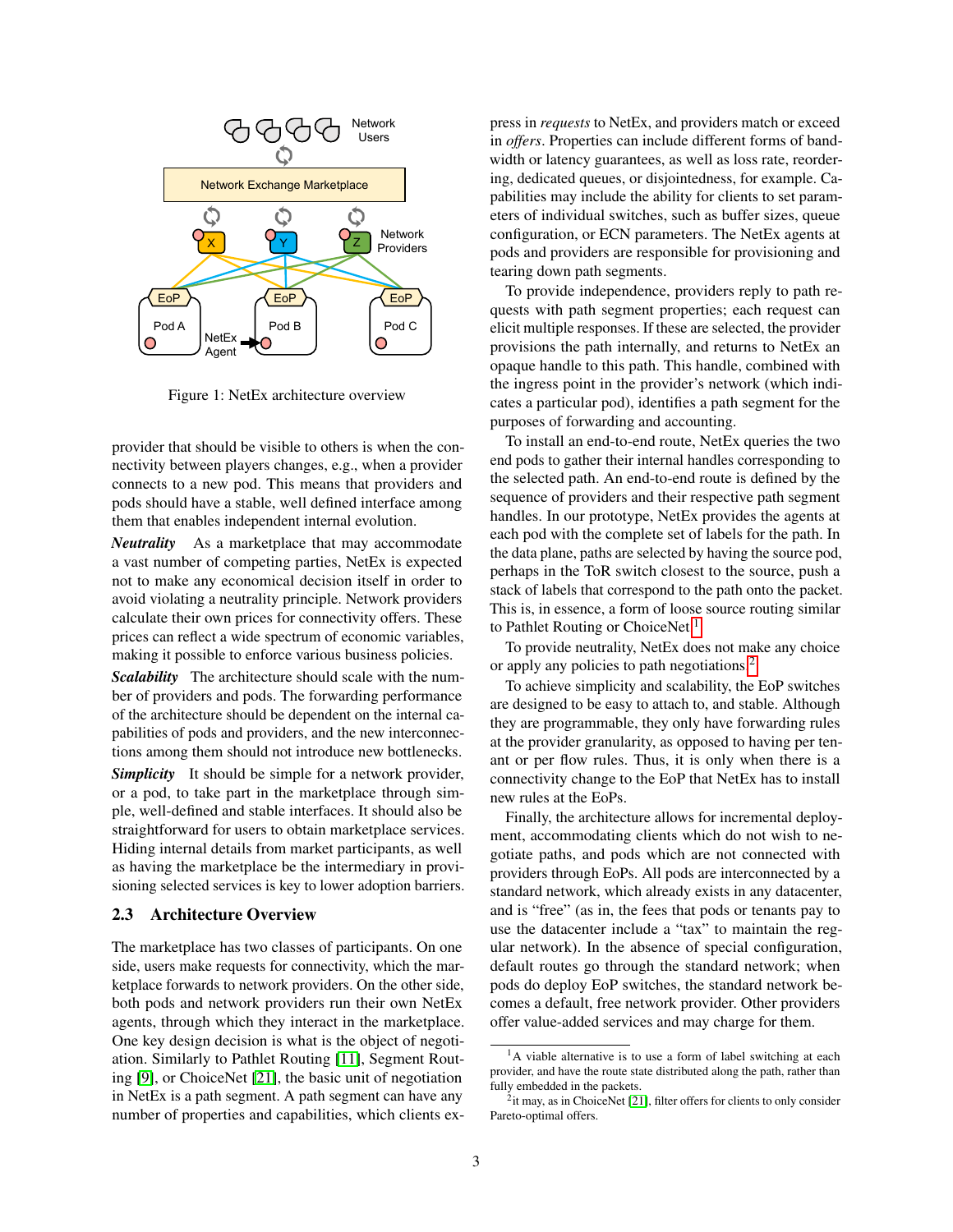#### 2.4 Path Deployment

A packet may need to go through multiple physical underlays, managed by different pods and network providers. To keep their autonomy, we reduce the information they share to opaque labels. We make packets self-contained by encapsulating traversal-related information within their headers. This enables packets to reach their destinations without depending on external information.

Our current implementation relies on standard label stacks in MPLS, which is extensively available on commodity hardware, implying its sufficient performance in a production environment. At its first step along the network path, a packet can match arbitrary rules on the ToR switch, installed by the pod as a result of path provisioning. This rule pushes corresponding multi-level MPLS labels onto the packet header, which can be viewed as a series of nested tunnels, or, alternatively, as loose source routes. We do not preclude the possibility of using other techniques to implement the opaque handles, for example, VLAN tags, as well as the nested tunnel, for example, QinQ in the 802.1q standard.

### 2.5 Edge-of-Pod Switch Design

A key component of NetEx are the EoP switches. A naïve design for the EoP would leverage its programmability to install per-flow rules to steer traffic. However, a production datacenter could have a massive number of flows [\[8\]](#page-5-2). To maintain a relatively stable and small matchaction table, we instead adopt per-provider tunnel rules. Per-provider tunnels are much more stable than per-flow tunnels. By using nested labels, we share the responsibility of steering the flows with the individual providers. At an EoP switch, we aggregate all tunnel rules pointing to the same network provider. These aggregated rules enable routing packets into corresponding providers at a modest space cost. As each provider is only responsible for a subset of flows, enforcing per-flow tunnels at the provider level becomes feasible. It is also easier to upgrade the infrastructure of one provider than it is to change the EoP, disrupting many providers and a pod at the same time.

EoP switches, then, need to be programmable, be able to perform high-performance switching based on (nested) labels, and have a modest number of high-speed ports, proportional to the number of providers. Ideally they would also be modular, to enable switching between different network technologies.

# <span id="page-3-0"></span>3 Prototype

To evaluate the feasibility of the NetEx proposal, we built a proof-of-concept prototype in Mininet [\[14\]](#page-5-16). For our emulated switches, we use ofsoftswitch [\[1\]](#page-5-17), which is a user-level software switch compliant with OpenFlow 1.3.



<span id="page-3-1"></span>Figure 2: Packet forwarding detail

This version of OpenFlow supports a multi-level stack of MPLS labels, which we use to implement the NetEx datapath forwarding. Though preliminary, this environment allows us to examine if the proposed techniques are workable under a practical setting.

We describe our implementation through a detailed example, and show the results of a very simple experiment in which we steered ICMP traffic from one congested provider to another to avoid congested queues and reduce the latency of our traffic.

Figure [2](#page-3-1) illustrates in some detail our setup for the experiment. We emulated two pods, A and B, connected by two network providers, X and Y. We assume that the paths have already been provisioned in the figure, some of the client's traffic will go through provider X, and some through provider Y, with specific rules indicating which traffic installed at the ToR switches (the boxes immediately above the machine icons). For simplicity, we will only walk through details in one direction. The reverse direction is analogous.

When a packet sent from the source host arrives at the ToR with the destination host IP, it will be matched on a rule that directs the ToR to tag this packet with a stack of labels (from outer to inner): one internal to provider A (*Aint*), one with a global identifier for the provider (*X* or *Y*), and an internal handle for the provisioned path segment within the provider  $(X_{int}$  and  $Y_{int}$ ). Once this packet arrives at the EoP, EoP removes the first label  $(A_{int})$  and checks the second label  $(X \text{ or } Y)$  to identify which network provider this packet should be directed to. Before pushing this packet into the wire that connects with the network provider, EoP pops out the second label. One key aspect of this is that the EoP rules only depend on the provider, and not on this particular path; these rules are only changed in the event of physical connectivity changes to the EoP.

The selected provider forwards the packet as it sees fit using its internal label  $(X_{int}$  or  $Y_{int}$ ), and the the packet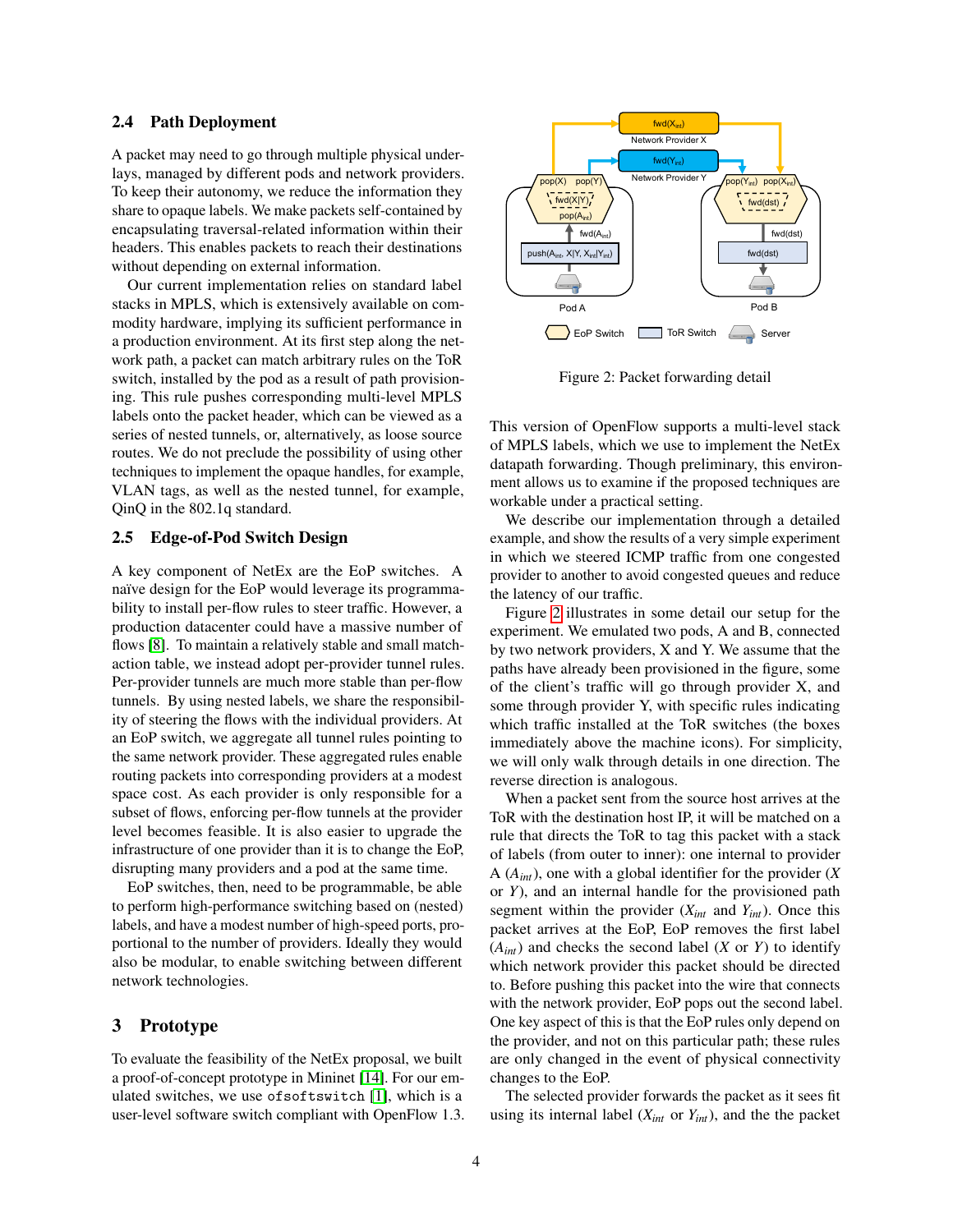

<span id="page-4-0"></span>Figure 3: RTTs of ICMP packets. After 10s we steer ICMP packets to a new, uncongested network provider.

finally reaches the EoP in pod B. Similarly to the EoP in pod A, B's EoP decapsulates the last label  $(X_{int}$  or  $Y_{int}$ ) and forwards this packet to an internal switch based on the destination. Of course, it is possible to have a specially provisioned path in pod B for this traffic, which would be represented by another nested label. The packet is then delivered to its destination.

We tested this setup with the following experiment: we installed a default rule steering all traffic from A to B to go through provider X, and ran an iperf test to saturate the path. We then started a set of ICMP ping messages to measure the round-trip time along this provider. After 10 seconds we provisioned a new path for ICMP packets, going through provider Y, which was idle. This involved provisioning a path at provider Y and obtaining a handle for that path, as well as installing a proper matching rule at the ToR switch at A (for the forward path), and at the ToR switch at B (for the reverse path). For simplicity, in each provider, we allocated an even label for a path in one direction and an odd label for the symmetrical reverse path. As we can see in Figure [3,](#page-4-0) the RTTs drop sharply.

# 4 Discussion and Future Directions

Our preliminary design for NetEx leaves many questions and challenges to be addressed, and we discuss some of them here. We also discuss the possibility of extending these ideas to the wide area.

*Viability* A common concern we have encountered with this design is whether it makes sense at all. Is it really viable to have multiple physical network providers in a single datacenter? While we cannot say whether a networking marketplace will harbor many providers and foster innovation, our goal is to design an architecture that allows this to happen, rather than to perpetuate the current single-provider architectures that prevent innovation. The Massachusetts Open Cloud (MOC) [\[19\]](#page-5-18) project is building a multi-provider datacenter that has many industry and academic partners, and has a multi-provider architecture for computing and storage resources. We intent to pilot our network architecture at the MOC, to test the feasibility of these ideas. In a single-provider cloud, while

the market component may be moot, our architecture can offer to tenants rich networking options at different prices, and to the provider a path to transparent deployment of and migration to new networking technologies.

*EoP Design* In our current design we strived to keep the EoP as simple as possible. While programmable, it has modest table space requirement, as its forwarding rules are at the granularity of providers, and not of tenants, or of flows. The main challenge in our architecture is to guarantee that the EoP will not be a bottleneck, which would prevent, for example, latency guarantees by network providers. One solution to this is to require traffic shaping close to sources (*a la* IntServ [\[20\]](#page-5-19)). It may be possible to divide this responsibility, though, by using a small number of outgoing queues per EoP port, to at least protect one provider from another, but we are still investigating this issue.

Another challenge relates to connecting different technologies to EoPs. For example, a provider of 60GHz wireless links would probably need to add hardware at the EoPs to connect to its infrastructure. Our architecture does not preclude multiple EoP switches per pod, and in this scenario it is possible for the provider to subsidize specialty EoP switches that have the right interfaces.

*Accountability and Transparency* Since NetEx gives providers the power to control pricing strategies, accountability and transparency are key requirements for the marketplace to be successful. Given the competitive structure of the market, providers should have the incentive to honor their promised services, as customers can measure the obtained performance and choose other providers when not satisfied. However, inferring bottlenecks from end-to-end measurements may be hard, and we are investigating integrating transparent metering of path segments in the architecture. This will also aid in client charging and provide incentives for clients to behave. We are also considering providing transparency in the market prices of network offerings, to prevent discriminatory pricing.

*Wide Area* Extending the notion of a marketplace into WANs is also a promising direction. Today it is hard, for example, to have any control over the paths connecting cloud deployments that span multiple datacenters. To build a marketplace for WANs, we could largely reuse the building blocks for NetEx except the EoP switches. This gap can be filled by extending the emerging Software-Defined Exchanges [\[12\]](#page-5-20). Benefiting from their similar roles, most of our principles adopted in the EoP switch design can be applied to the marketplace-enabled SDX switch as well. By seamlessly extending our NetEx proposal, we might be able to spawn a unified marketplace for WANs and DCNs in the future.